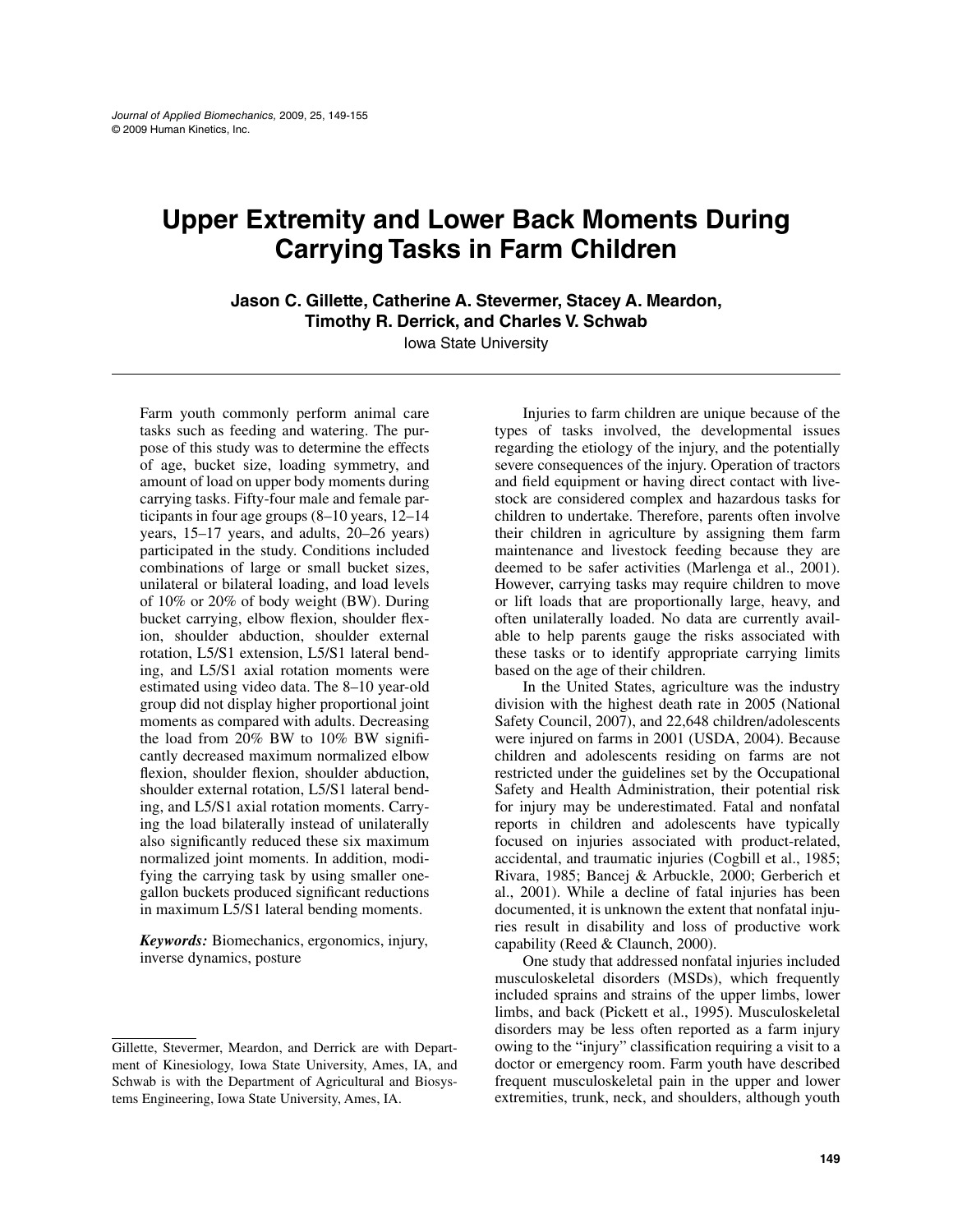typically do not treat or report an injury of this type (Bartels et al., 2000). This same study reported that farm youth perceive that MSDs are more frequent and that they pose a greater long-term risk than adults realize.

In terms of injury mechanisms, there is a lack of research evidence about which tasks pose the greatest risk to farm youth. Farm youth commonly perform animal care tasks such as feeding, watering, and cleaning stalls (Marlenga et al., 2001). Previous field research has identified that the magnitude of weight manipulated by farm youth tends to be higher than the magnitude of weight manipulated by adults in industrial settings (Allread et al., 2004). In addition, younger individuals may be less efficient when performing weight-bearing movement (Rowland, 2005), which may lead to more rapid fatigue and a greater injury risk. Many adolescents report working long hours on the farm or working multiple jobs (farm and nonfarm), which may also contribute to fatigue (Munshi et al., 2002; Parker et al., 2002).

Morrissey and Liou (1988) found that the maximum weight that individuals were willing to carry was reduced with wider containers, which may indicate increased difficulty carrying 5-gallon (18.9 L) buckets as compared with 1-gallon (3.8 L) buckets. There is also evidence that unilateral lifting increases asymmetrical loading in the lower back. When comparing one-handed to two-handed lifting, Allread et al. (1996) predicted an increased risk of suffering a lower back disorder with one-handed lifting, and Marras and Davis (1998) found increased spinal lateral shear with one-handed lifting. In addition, Granata and Wilson (2001) reported reduced spinal stability for lifting postures that involve trunk twisting (axial rotation) and Fowler et al. (2006) observed increased spinal flexion and lateral bending when carrying an asymmetric load. Moment generation requirements for lifting may provide insight into muscle activity and injury risk. Seroussi and Pope (1987) found a strong correlation between frontal plane moments and erector spinae electromyographic activity, and Marras et al. (2000) used sagittal plane moments as an input into their lower back disorder risk model.

There may be a variety of options for how a bucket carrying task could be modified to reduce the moment requirements on the upper body: lowering the amount of weight in the buckets, using smaller buckets, and bilateral carrying of the buckets. First, the amount of weight carried could be based on a percentage of body weight to partially account for differences in body size. Second, young children could carry smaller diameter buckets to partially account for having arms of shorter length than adults and reduce shoulder abduction moments. Third, the amount of weight carried could be split between buckets in each hand rather than a single bucket to increase loading symmetry and reduce lateral bending moments of the lower back.

The purpose of this study was to determine the effects of age, bucket size, and loading symmetry on upper body moments during carrying tasks. Two of the hypotheses were based on differences between carrying

conditions. Because carrying smaller buckets allows a person to bear the load closer to their body, it was hypothesized that shoulder abduction moments would be lower when using 1-gallon buckets as compared with 5-gallon buckets. Since carrying buckets bilaterally provides a balance of moments in the frontal plane, it was also hypothesized that L5/S1 lateral bending moments would be lower when carrying the same amount of weight bilaterally as compared with unilaterally. A third hypothesis was formed by considering the physical size differences between age groups. Taking into account that the bucket diameters would be proportionally larger as compared with arm length in young children, it was hypothesized that shoulder abduction and L5/S1 lateral bending moments would be proportionally highest in the 8–10 year-old group as compared with adults. The outcomes of the study may provide initial guidelines to assist parents to identify lifting and carrying limits appropriate for the age of children and adolescents.

## **Methods**

Fifty-four male and female participants in four age groups (8–10 years, 12–14 years, 15–17 years, and adults, 20–26 years) participated in this study. As a sample of convenience representative of farm youth, children were recruited from local 4-H chapters, which are youth organizations sponsored by the United States Department of Agriculture. Informed consent was obtained from all participants in accordance with Iowa State University Institutional Review Board guidelines concerning human subjects. Parental permission was obtained for minors participating in the study, and dominant handedness was recorded. The sex distributions and average participant age, height, and body mass in each age group are presented in Table 1.

Two bucket sizes were compared: large, 5 gallon  $(18.9 \text{ L})$  and small, 1 gallon  $(3.8 \text{ L})$ . The 5-gallon buckets were 36.8 cm high and 30.0 cm in diameter, whereas the 1-gallon buckets were 19.5 cm high and 16.7 cm in diameter. The buckets were filled with a total of either 10% body weight (BW) or 20% BW using sealed bags of lead shot to test the effects of carried load. Load symmetry was tested by carrying one bucket in the dominant hand (unilateral) or carrying an equally loaded bucket in each hand (bilateral). During bilateral carrying the total carried weight was split between the two buckets. The six carrying conditions were as follows: (a) unilateral large 20% BW, (b) unilateral large 10% BW, (c) unilateral small 20% BW, (d) unilateral small 10% BW, (e) bilateral small 20% BW, and (f) bilateral small 10% BW. Three repetitions of each bucket carrying condition were performed for a total of eighteen trials per participant. The order of the conditions was balanced across subjects to reduce biasing effects of learning and fatigue. Research participants also walked carrying empty buckets, but results of these trials will not be presented. Bilateral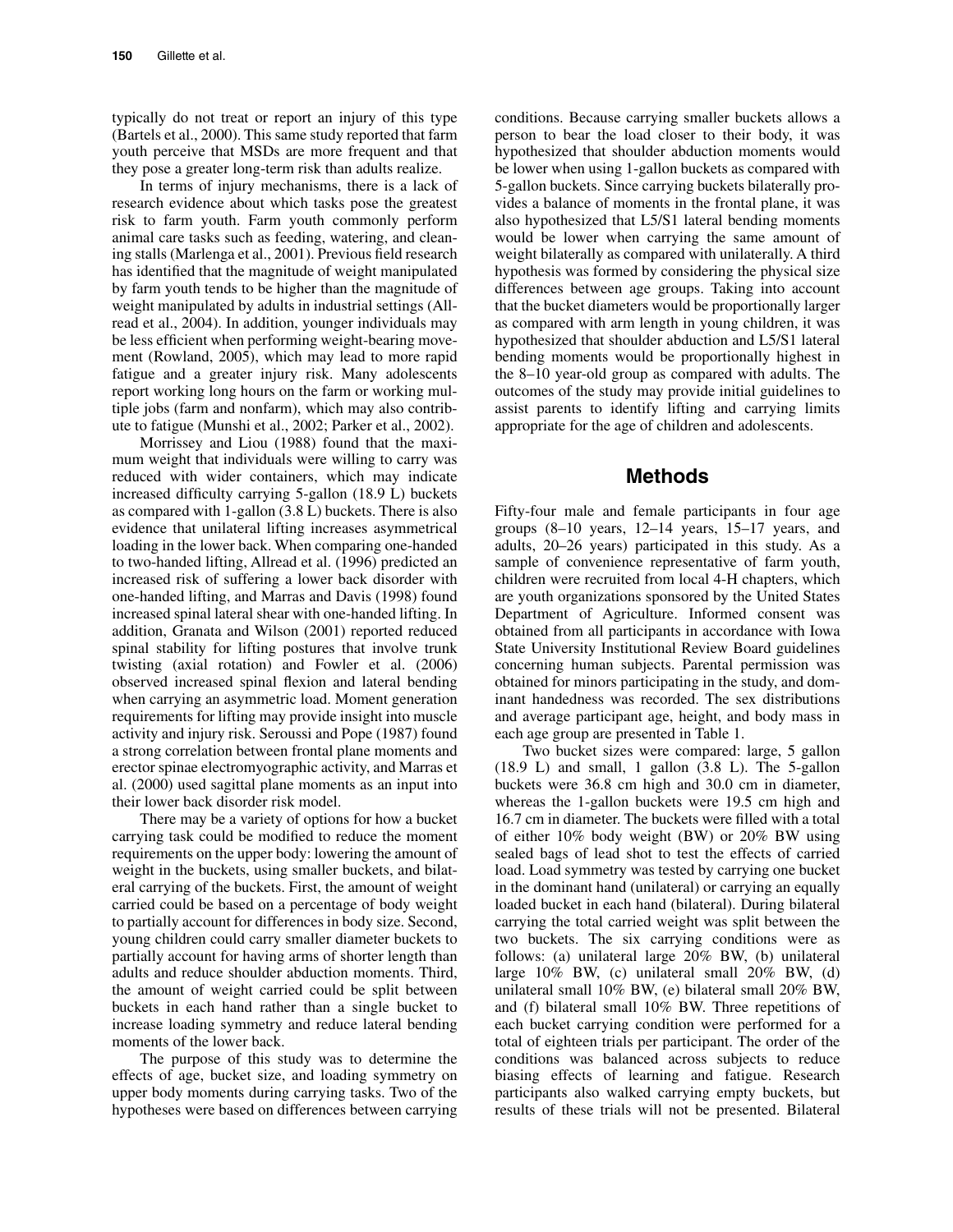| <b>Age Group</b> | Sex (M: F) | Age (year)     | Height (m)      | Mass (kg)       |
|------------------|------------|----------------|-----------------|-----------------|
| $8 - 10$         | 9:4        | $8.8 \pm 1.0$  | $1.38 \pm 0.09$ | $35.1 \pm 9.4$  |
| $12 - 14$        | 9:6        | $12.6 \pm 0.9$ | $1.56 \pm 0.06$ | $52.7 \pm 12.1$ |
| $15 - 17$        | 5:7        | $15.6 \pm 1.0$ | $1.76 \pm 0.04$ | $67.0 \pm 7.6$  |
| Adult            | 5:9        | $22.8 \pm 1.8$ | $1.72 \pm 0.09$ | $67.3 \pm 10.6$ |

**Table 1 Participant Characteristics: Average Values Plus/Minus 1 Standard Deviation Are Reported for Age, Height, and Mass**

large bucket carrying conditions were not performed because of fatigue considerations, particularly with the youngest children.

While carrying the bucket(s), participants walked 6 m and kinematic data were collected using an eightcamera system (Peak Motus, Centennial, CO). Research participants were instructed to walk at a comfortable pace while looking straight ahead. The kinematic data were collected at 120 Hz and filtered at a 6-Hz cutoff frequency with a fourth-order, low-pass, zero phaseshift Butterworth filter. On the upper body, reflective markers were placed on the third metacarpals, midwrists, midforearms, lateral humeral epicondyles, medial humeral epicondyles, midtriceps, and acromions. Additional markers were placed on the suprasternale, on the lower back at the L5/S1 intervertebral level, and on the greater trochanters. Markers were placed on the bottom outer edge of the bucket(s) to measure accelerations of the carried load caused by bucket swinging. The full marker set was captured during a static posture, and then the medial humeral epicondyle markers were removed so they did not interfere with movement during bucket carrying. Medial humeral epicondyle markers were recreated using the lateral humeral epicondyle, midtriceps, and shoulder markers during the dynamic trials.

Kinematics were analyzed for the middle 2 m of the bucket carrying, which allowed for the capture of one full stride. Wrist joint centers were set at the midwrist markers, since multiple markers surrounding the wrist joint were often too close to be resolved in pilot studies, particularly in the youngest children. Elbow joint centers were calculated as the midpoint between the tracked lateral and recreated medial humeral epicondyle markers. Shoulder joint centers were located using the acromion markers and the elbow joint centers according to de Leva's adjustments (1996b). The L5/S1 joint center was located by the position of the L5/S1 marker in the vertical and medial/lateral directions. In the anterior/ posterior direction, the L5/S1 joint center was calculated at 68% from the L5/S1 marker to the midpoint of the greater trochanter markers as adapted from de Looze et al. (1992). Similar to the wrist, it was assumed that the hand segment mass centers were aligned with the third metacarpal markers owing to difficulties associated with tracking multiple hand markers. The forearm and upper arm segment mass centers were calculated as a percentage of segment length (de Leva, 1996a). A combined head/torso segment mass center was calculated as a weighted average of the combined segment masses and overall combined segment length.

An upper body inverse dynamic model was used to calculate elbow, shoulder, and L5/S1 joint moments. Joint rotations were calculated as three successive rotations (flexion/extension, abduction/adduction, and internal/external rotation) at the elbow, shoulder, and L5/S1 joints. Segment masses were estimated as a percentage of body weight and segment moments of inertia were scaled using segment masses and lengths (de Leva, 1996a). Hand contact forces were calculated by summing the known bucket weight acting vertically downward with the known bucket mass multiplied by the measured bucket acceleration in the anterior/posterior, medial lateral, and vertical directions. The applied moment between the bucket and the hand was assumed to be zero. Joint forces and moments were calculated successively from the wrists to elbows to shoulders to L5/S1 using Newton–Euler equations.

With the capture of one full stride length and small upper body ranges of motion, maximum joint moments were used as a measure of highest loading during carrying. Elbow joint moments were transformed to the upper arm coordinate system, whereas shoulder and L5/S1 joint moments were transformed to the torso coordinate system. Wrist joint moments will not be presented as a result of an inability to accurately track the joint center with a single marker. The dependent variables were maximum joint moments for elbow flexion, shoulder flexion, shoulder abduction, shoulder external rotation, L5/S1 extension, L5/S1 lateral bending, and L5/S1 axial rotation. To aid in comparisons involving research participants with a wide range of ages and body sizes, maximum joint moments were scaled by body mass. To avoid the inclusion of noisy data, trials with marker discontinuities resulting in high angular acceleration (>100 rad/ $s^2$ ) were eliminated from the analysis. This angular acceleration threshold corresponds to eliminating trials that resulted in rotational movement frequencies above ~16 Hz. For each research participant, maximum joint moments were then averaged across remaining trials for the six carrying conditions.

Multivariate ANOVA (SPSS, Chicago, IL) was used to test the effects of age group, carrying condition, and their interaction on the maximum normalized joint moments. The significance level was set to  $p < .05$  with a Bonferroni correction of seven (number of dependent variables). When significant main effects were found, post hoc tests of multiple comparisons were also made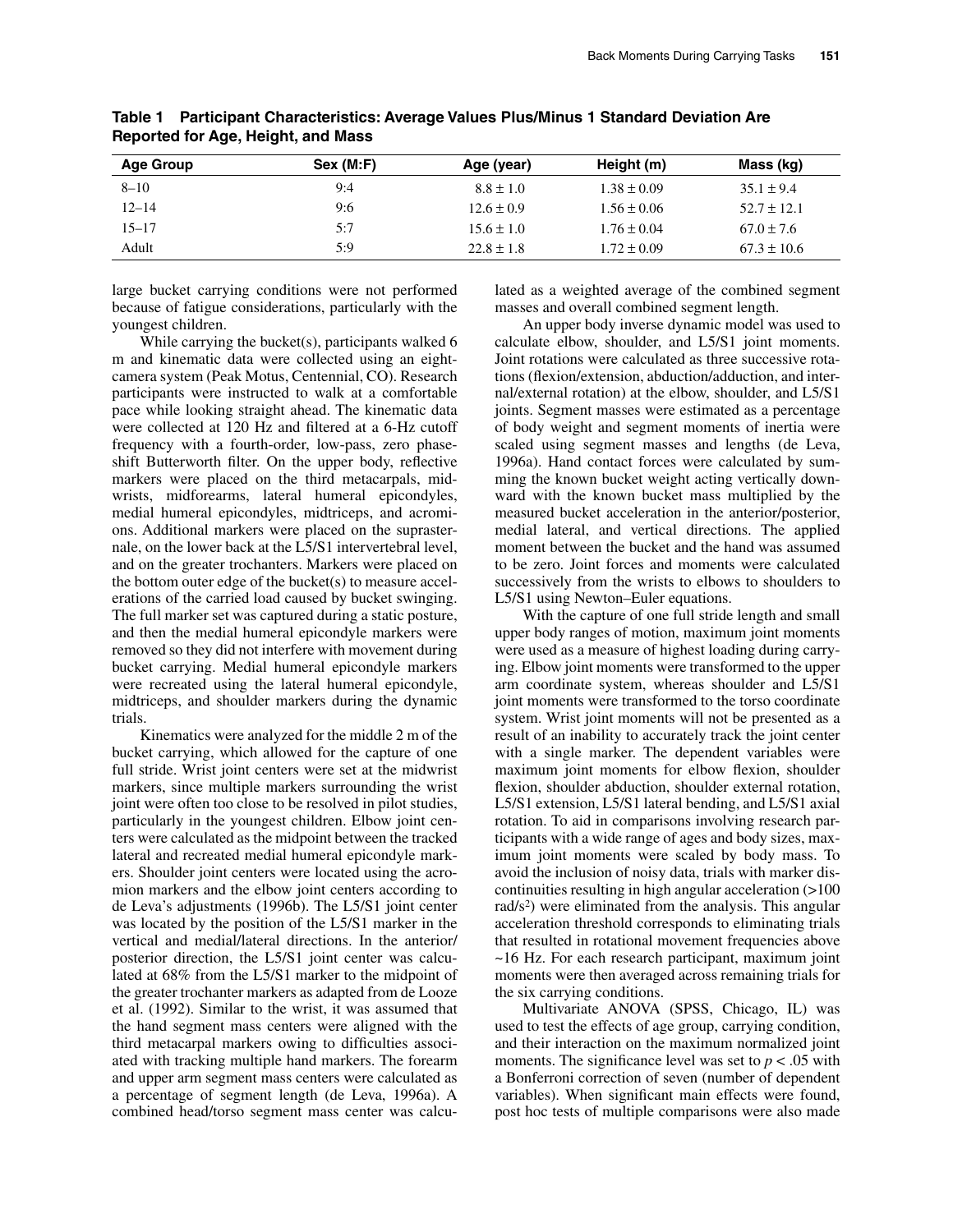at a significance level of  $p < .05$  with a Bonferroni correction of seven. The effects of age on maximum joint moments were compared between the four age groups (six possible comparisons). To test the effects of carried weight, two comparisons were possible: unilateral large 20% BW vs. unilateral large 10% BW and unilateral small 20% BW vs. unilateral small 10% BW. Two possible comparisons tested the effects of loading symmetry: unilateral small 20% BW vs. bilateral small 20% BW and unilateral small 10% BW vs. bilateral small 10% BW. Finally, two possible comparisons tested the effects of bucket size: unilateral large 20% BW vs. unilateral small 20% BW and unilateral large 10% BW vs. unilateral small 10% BW.

# **Results**

Maximum joint moments (normalized to body mass) were significantly dependent upon age group  $(p < .01)$ and carrying condition  $(p < .01)$ . In contrast, the interaction between age group and carrying condition was not significant ( $p = .92$ ).

#### **Effects of Age Group**

Maximum shoulder abduction moments were significantly higher for adults as compared with the 8–10 year (*p* < .01) and 15–17 year (*p* = .04) age groups (Figure 1 ). In addition, maximum L5/S1 lateral bending moments were significantly higher for the  $12-14$  year ( $p < .01$ ), 15–17 year ( $p < .01$ ), and adults ( $p < .01$ ) as compared with the 8–10 year age group. Differences in maximum elbow flexion, shoulder flexion, shoulder external rotation, L5/S1 extension, and L5/S1 axial rotation moments between age groups were not statistically significant (*p* = .22 and higher for all comparisons).

#### **Effects of Weight Carried**

Maximum elbow flexion ( $p = .02$ ), shoulder flexion ( $p <$ .01), shoulder abduction  $(p < .01)$ , shoulder external



**Figure 1** — Maximum joint moments as a function of age group. Joint moments were scaled by body mass and are reported as averages across conditions with standard deviations. Age groups: (1) 8–10 years old, (2) 12–14 years old, (3) 15–17 years old, (4) adult. Age significance: \*significantly greater than the 8–10 age group, \*\*significantly greater than the 8–10 and 15–17 age groups.



**Figure 2** — Maximum joint moments as a function of amount of weight carried. Joint moments were scaled by body mass and are reported as averages across age groups with standard deviations. Shaded columns indicate 20% BW carrying conditions, and unshaded columns indicate 10% BW conditions. Carrying conditions: (A) unilateral large 20% BW, (B) unilateral large 10% BW, (C) unilateral small 20% BW, (D) unilateral small 10% BW. Weight significance: \*20% BW significantly greater than 10% BW.

rotation ( $p < .01$ ), L5/S1 lateral bending ( $p < .01$ ), and L5/S1 axial rotation ( $p < .01$ ) moments were significantly higher when carrying a unilateral large 20% BW bucket as compared with a unilateral large 10% BW bucket (Figure 2). Maximum elbow flexion  $(p = .01)$ , shoulder flexion ( $p < .01$ ), shoulder abduction ( $p < .01$ ), shoulder external rotation ( $p < .01$ ), L5/S1 lateral bending ( $p < .01$ ), and L5/S1 axial rotation ( $p = .01$ ) moments were also significantly higher when carrying a unilateral small 20% BW bucket as compared with a unilateral small 10% BW bucket. Differences in maximum L5/S1 extension moments as a function of the amount of weight carried were not statistically significant (*p* = .27 and higher).

#### **Effects of Loading Symmetry**

Maximum elbow flexion ( $p < .01$ ), shoulder flexion ( $p <$ .01), shoulder abduction ( $p < .01$ ), shoulder external rotation ( $p < .01$ ), L5/S1 lateral bending ( $p < .01$ ), and L5/S1 axial rotation  $(p < .01)$  moments were significantly



**Figure 3** — Maximum joint moments as a function of unilateral versus bilateral carrying. Joint moments were scaled by body mass and are reported as averages across age groups with standard deviations. Shaded columns indicate unilateral carrying conditions, and unshaded columns indicate bilateral carrying conditions. Carrying conditions: (C) unilateral small 20% BW, (E) bilateral small 20% BW, (D) unilateral small 10% BW, (F) bilateral small 10% BW. Unilateral significance: \*Unilateral significantly greater than bilateral.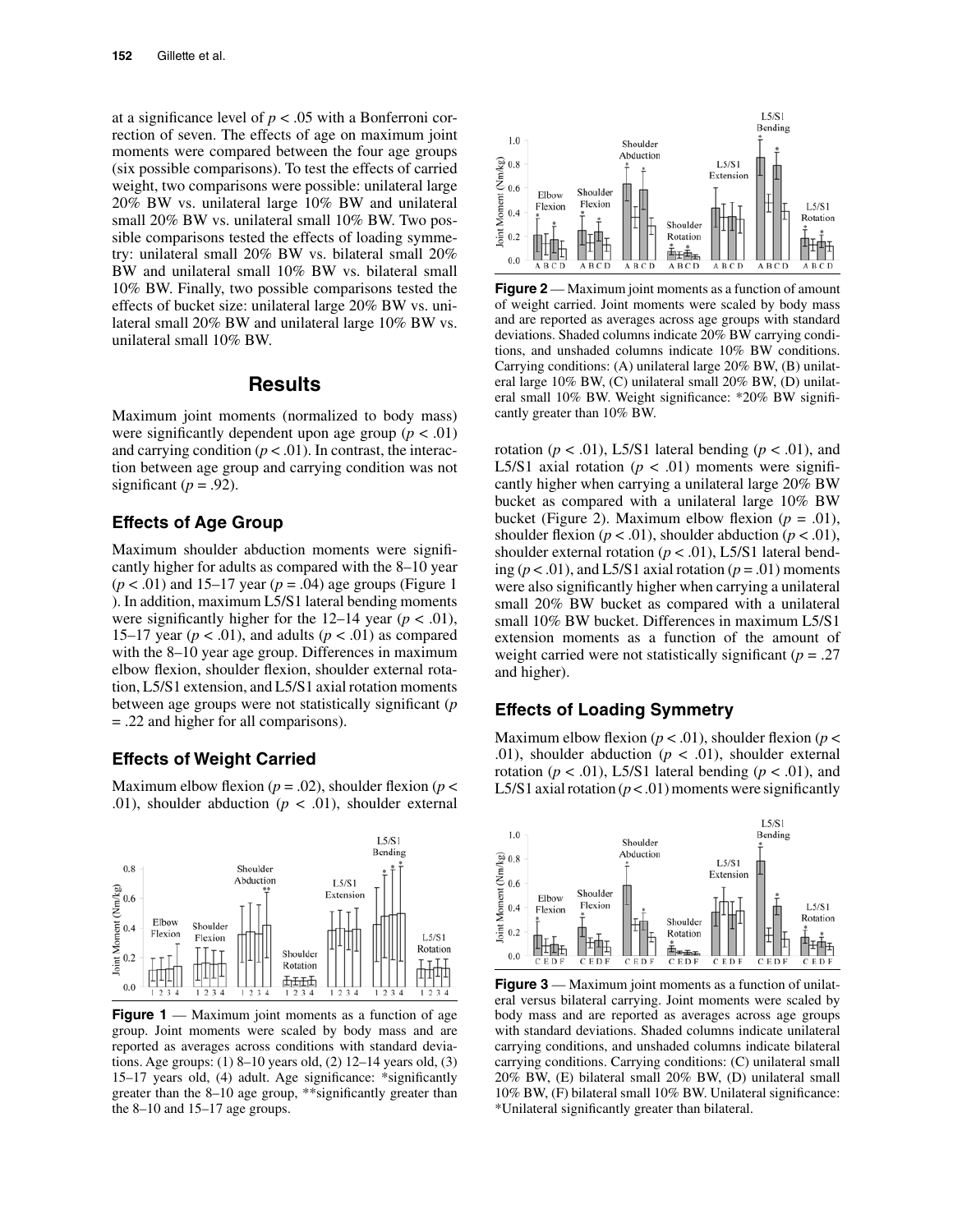

**Figure 4** — Maximum joint moments as a function of bucket size. Joint moments were scaled by body mass and are reported as averages across age groups with standard deviations. Shaded columns indicate large (5-gallon) buckets, and unshaded columns indicate small (1-gallon) buckets. Carrying conditions: (A) unilateral large 20% BW, (C) unilateral small 20% BW, (B) unilateral large 10% BW, (D) unilateral small 10% BW. Size significance: \*large greater than small bucket.

higher when carrying a unilateral small 20% BW bucket as compared with bilateral small 20% BW buckets (Figure 3). In addition, maximum shoulder abduction (*p*  $<$ .01), L5/S1 lateral bending ( $p$  < .01), and L5/S1 axial rotation  $(p = .05)$  moments were significantly higher when carrying a unilateral small 10% BW bucket as compared with bilateral small 10% BW buckets. However, differences in maximum elbow flexion, shoulder flexion, and shoulder external rotation due to unilateral versus bilateral carrying were not statistically significant with the 10% BW load ( $p = .24$  and higher). Maximum L5/S1 extension moments were not dependent upon unilateral versus bilateral carrying at either the 10% or 20% BW load ( $p = .09$  and higher).

#### **Effects of Bucket Size**

Maximum lateral bending moments were significantly greater when carrying the large bucket unilaterally as compared with carrying the small bucket unilaterally at both the 10% BW ( $p = .04$ ) and 20% BW ( $p = .04$ ) loads (Figure 4). Maximum elbow flexion, shoulder flexion, shoulder abduction, shoulder external rotation, L5/S1 extension, and L5/S1 axial rotation moments were not dependent upon bucket size  $(p = .12$  and higher).

## **Discussion**

Our first hypothesis was that maximum normalized shoulder abduction moments would be lower when carrying small (1 gallon) buckets as compared with large (5 gallon) buckets. This hypothesis was not supported because shoulder abduction moments were not significantly dependent upon bucket size (Figure 4). Although a larger bucket would move the center of the carried load further away from the body, the research participants could have adjusted their posture to avoid increased shoulder abduction moments. One way that this could be achieved is through increased lateral bending of the trunk, which would reduce the moment arm between the

carried load and the shoulder joint. The fact that L5/S1 lateral bending moments were significantly higher when carrying the large bucket would appear to support this explanation.

Our second hypothesis was that maximum normalized L5/S1 lateral bending moments would be lower when carrying the load bilaterally as compared with unilaterally. This hypothesis was supported since L5/S1 lateral bending moments were significantly higher with unilateral bucket carrying than with bilateral carrying (Figure 3). This is of interest because Seroussi and Pope (1987) found increased erector spinae electromyographic activity when testing frontal plane moments up to 26 N·m. In comparison, the maximum L5/S1 lateral bending moments averaged 22.7 N·m when carrying a unilateral 10% BW bucket and 43.7 N·m when carrying a unilateral 20% BW bucket in this study. Other studies have demonstrated spinal kinematic and kinetic differences with asymmetric loading at levels between 10% and 20% BW. Marras and Davis (1998) found increased spinal lateral shearing forces with one-handed lifting at an average of 17% BW, and Fowler et al. (2006) found increased lateral bending with asymmetric load carrying at 17.5% BW.

Our third hypothesis was that maximum normalized shoulder abduction and L5/S1 lateral bending moments would be proportionally higher in the 8–10 year-old group as compared with adults. This hypothesis was not supported and in fact, the opposite results were observed. Maximum shoulder abduction and L5/ S1 lateral bending moments were significantly higher in adults than in 8–10 year olds (Figure 1). Higher shoulder abduction and L5/S1 lateral bending moments were predicted in 8–10 year olds on the premise that the loaded buckets would introduce a larger moment arm as a percentage of body size. While surprising initially, the kinetic results indicate that the 8–10 year olds were able to compensate for their smaller anthropometry through altered posture and technique. One possible explanation for the lower shoulder abduction and lateral bending moments may be that the 8–10 year olds held the buckets very close (or even touching their legs) while carrying the heavier loads, whereas the adults carried the buckets away from their body.

Even though 8–10 year olds appeared to be able to compensate for unilateral lifting, it should be stressed that carried loads were set as a proportion of body weight. Therefore, 8–10 year olds were carrying an average of 52% absolute load that the adults were carrying (Table 1). The amount of weight carried did have a distinct effect on the upper extremity and lower back moments. When increasing carried load from 10% to 20% BW, maximum normalized elbow flexion, shoulder flexion, shoulder abduction, shoulder external rotation, L5/S1 lateral bending, and L5/S1 axial rotation moments all significantly increased (Figure 2). The average amount carried in this study by 12–14 year olds (52 N at 10% BW and 103 N at 20% BW) and older age groups was comparable to loads measured in the field.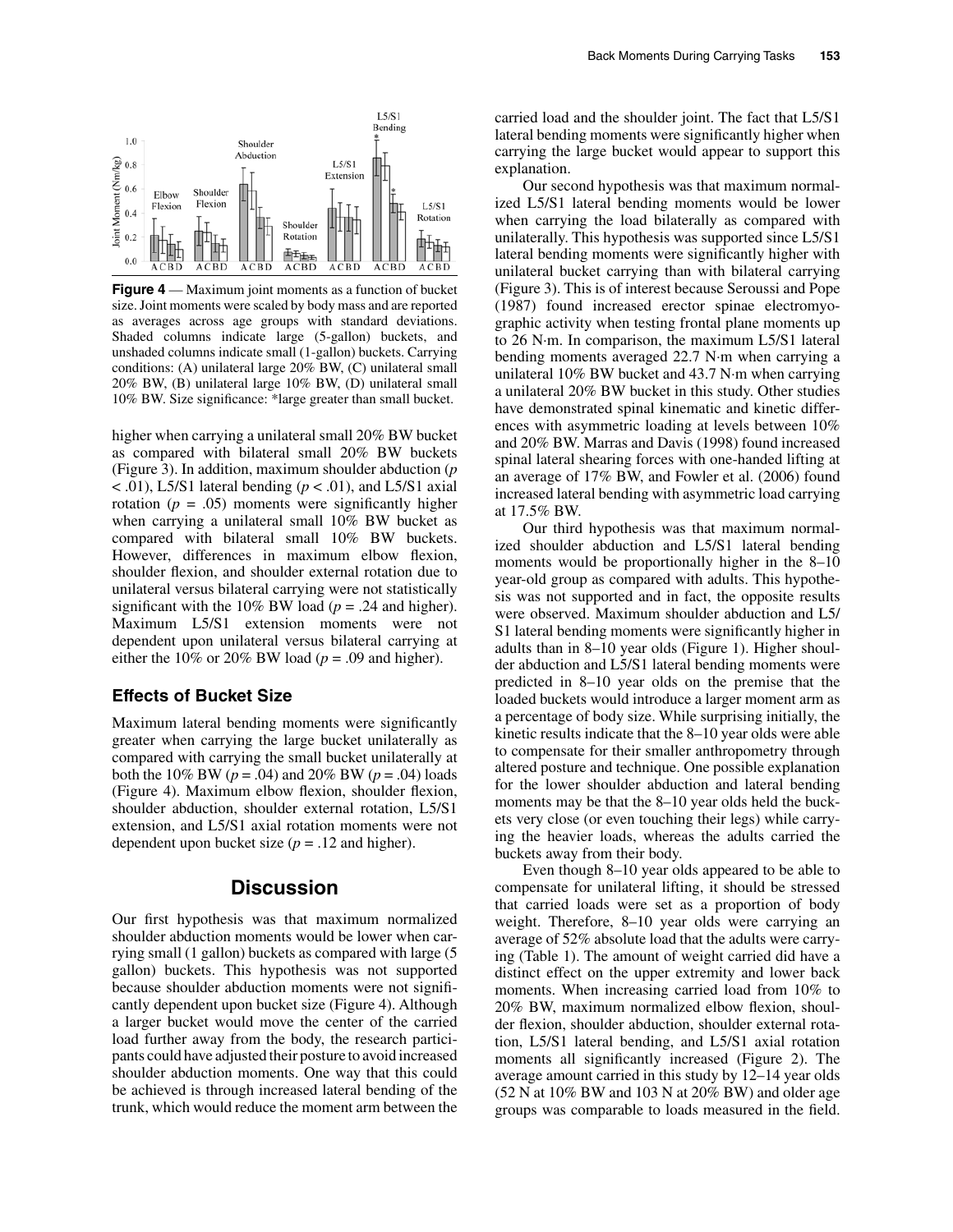Allread et al. (2004) reported the average load for carrying feed and water to be 83 N and estimated a 49% risk of lower back disorders. As a validation of this prediction model, Marras et al. (2000) found a significant correlation between reduction of lower back disorder risk rate and actual incidence rates.

One limitation of this study is that a sample of convenience was used for research participants. Using the CDC growth charts, the participants in this study tended to be taller  $(+4\% 8-10 \text{ years}, -0\% 12-14 \text{ years}, +5\%$ 15–17 years) and heavier (+9% 8–10 years, +15% 12–14 years, +18% 15–17 years) than fiftieth percentile children (CDC, 2000). The three age groups of children did have distinct body sizes, as the average height and mass were separated from each other by over one standard deviation (Table 1). However, the 15–17 year olds had an average height and mass that was similar to adults. Differing rates of maturity for females and males may make it appropriate to set different age groupings by sex, but further studies with additional participants are needed before such divisions can be made. A second limitation was combining the torso and head segments in the inverse dynamic model. Although the research participants were instructed to look straight ahead, any flexion/extension or lateral bending at the neck would introduce errors into the L5/S1 joint moment calculations. A further limitation of a controlled laboratory study is that a smooth, level walking surface and a solid carrying load was analyzed. For example, it is a reasonable assumption that balance would be more severely tested with rough outdoor terrain carrying buckets of water.

Several general conclusions can be drawn from this study. The higher loads carried (20% BW) in this study appear comparable to load levels associated with increased risk of lower back disorders found in previous studies. If it is practical in a field setting to carry lower amounts of weight (10% BW), then six of the seven maximum upper extremity/low back moments were significantly reduced. However, there was no evidence that carrying guidelines as a percentage of body weight should be lower for the 8–10 year-old group. In addition, if it is feasible to split a load for bilateral carrying, then six of seven maximum joint moments were significantly reduced. Modifying the carrying task by using 1-gallon buckets also produced significant reductions in maximum L5/S1 lateral bending moments.

#### **Acknowledgments**

The authors would like to thank W. Brent Edwards, Ross H. Miller, Shashank Raina, Ryan Tan, Joshua M. Thomas, and Steven A. Freeman for their assistance. This project was supported by NIH Grant R01 OHO8058.

# **References**

- Allread, W.G., Marras, W.S., & Parnianpour, M. (1996). Trunk kinematics of one-handed lifting, and the effects of asymmetry and load weight. *Ergonomics, 39,* 322–334.
- Allread, W.G., Wilkins, J.R., III, Waters, T.R., & Marras, W.S. (2004). Physical demands and low-back injury risk among children and adolescents working on farms. *Journal of Agricultural Safety and Health, 10,* 257–273.
- Bancej, C., & Arbuckle, T. (2000). Injuries in Ontario farm children: a population based study. *Injury Prevention, 6,* 135–140.
- Bartels, S., Niederman, B., & Waters, T.R. (2000). Job hazards for musculoskeletal disorders for youth working on farms. *Journal of Agricultural Safety and Health, 6,* 191–201.
- Centers for Disease Control. (2000). http://www.cdc.gov/ growthcharts.
- Cogbill, T.H., Busch, H.M., & Stiers, G.R. (1985). Farm accidents in children. *Pediatrics, 76,* 562–566.
- de Leva, P. (1996a). Adjustments to Zatsiorsky-Seluyanov's segment inertia parameters. *Journal of Biomechanics, 29,* 1223–1230.
- de Leva, P. (1996b). Joint center longitudinal positions computed from a selected subset of Chandler's data. *Journal of Biomechanics, 29,* 1231–1233.
- de Looze, M.P., Kingma, I., Bussman, J.B.J., & Toussaint, H.M. (1992). Validation of a dynamic linked segment model to calculate joint moments in lifting. *Clinical Biomechanics (Bristol, Avon), 7,* 161–169.
- Fowler, N.E., Rodacki, A.L.F., & Rodacki, C.D. (2006). Changes in stature and spine kinematics during a loaded walking task. *Gait & Posture, 23,* 133–141.
- Gerberich, S.G., Gibson, R.W., French, L.R., Renier, C.M., Lee, T-Y., Carr, W.P., et al. (2001). Injuries among children and youth in farm households: Regional Rural Injury Study-I. *Injury Prevention, 7,* 117–122.
- Granata, K.P., & Wilson, S.E. (2001). Trunk posture and spinal stability. *Clinical Biomechanics (Bristol, Avon), 16,* 650–659.
- Marlenga, B., Pickett, W., & Berg, R.L. (2001). Agricultural work activities reported for children and youth on 498 North American farms. *Journal of Agricultural Safety and Health, 7,* 241–252.
- Marras, W.S., Allread, W.G., Burr, D.L., & Fathallah, F.A. (2000). Prospective validation of a low-back disorder risk model and assessment of ergonomic interventions associated with manual materials handling tasks. *Ergonomics, 43,* 1866–1886.
- Marras, W.S., & Davis, K.G. (1998). Spine loading during asymmetric lifting using one versus two hands. *Ergonomics, 41,* 817–834.
- Morrissey, S.J., & Liou, Y.H. (1988). Maximum acceptable weights in load carriage. *Ergonomics, 31,* 217–226.